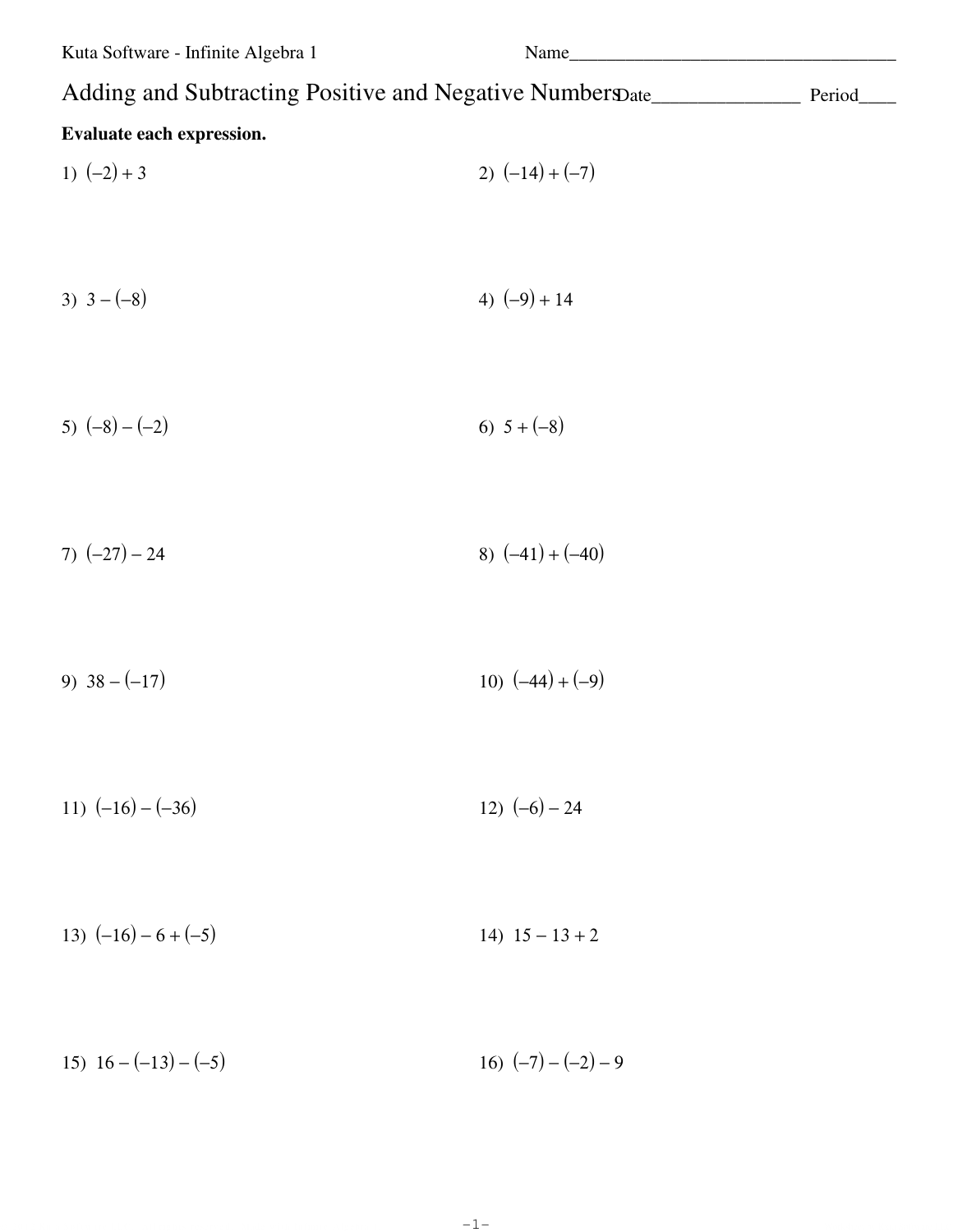17)  $(-11) - (-14) + 7$ 18)  $7 + (-1) + 12 - 7$ 

19) 
$$
6 + (-7) + (-5) - (-2)
$$
  
20)  $(-3) + 5 + (-5) + 12$ 

$$
21) (-11) - 8 + 1 - (-6) \qquad 22) 10 - (-10) - 7 - 5
$$

$$
23) 6 - 3.98 \t\t\t 24) 5.8 + (-2.5)
$$

$$
25) \quad 1.8 - (-3.7) \tag{26} \quad 7 - 2.8
$$

$$
27) (-0.8) + (-7.2) - 5.4
$$
  

$$
28) 1.7 - (-0.8) + 4.013
$$

$$
29)\left(-\frac{3}{2}\right) + \frac{8}{5}
$$
\n
$$
30)\frac{7}{4} - \left(-\frac{1}{2}\right)
$$

$$
31)\left(-\frac{1}{5}\right) + \frac{7}{4} \hspace{320pt} 32)\frac{2}{5} - \frac{4}{5}
$$

 $-2-$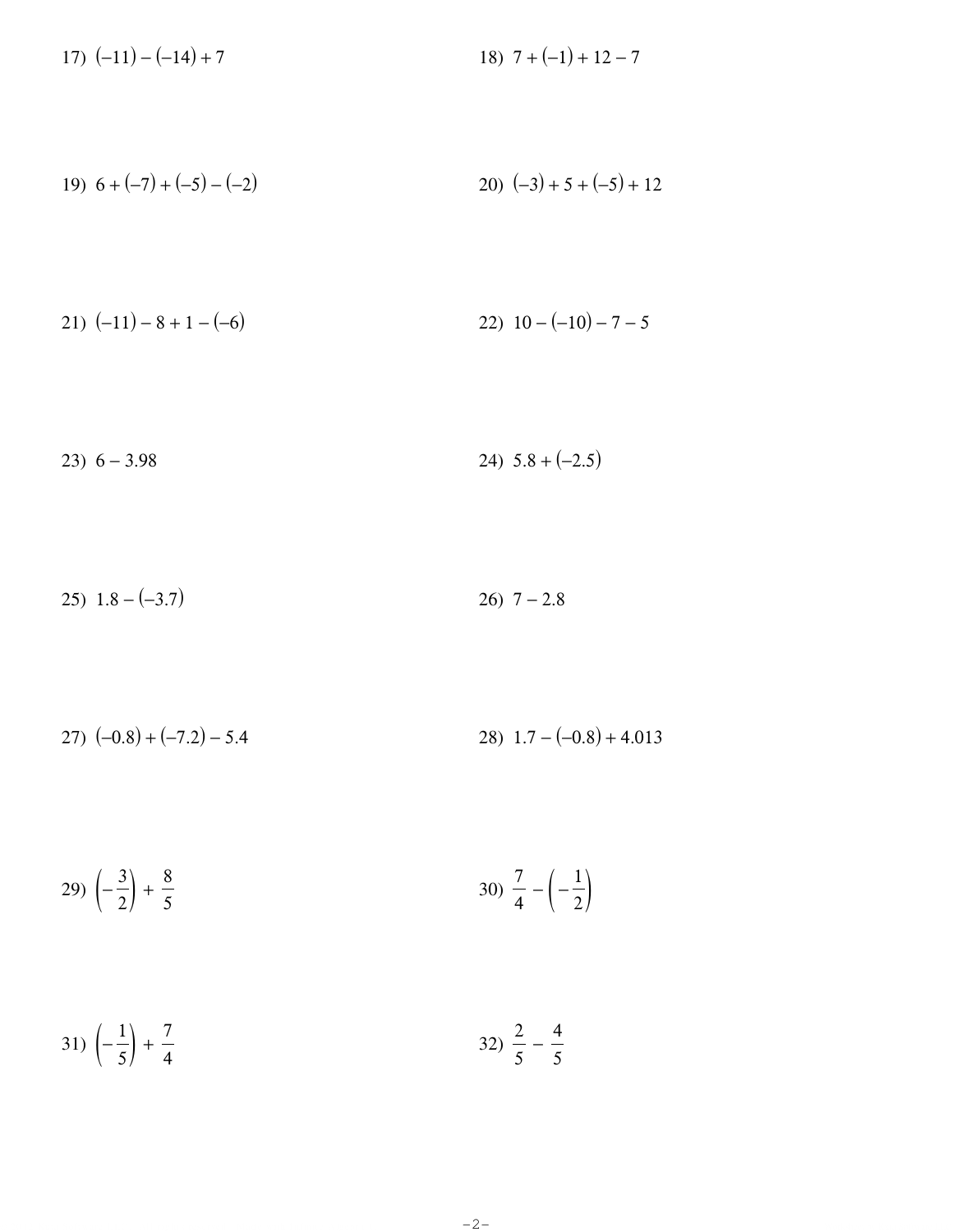# Points in the Coordinate Plane

### Plot each point.



Name\_

## State the coordinates of each point.

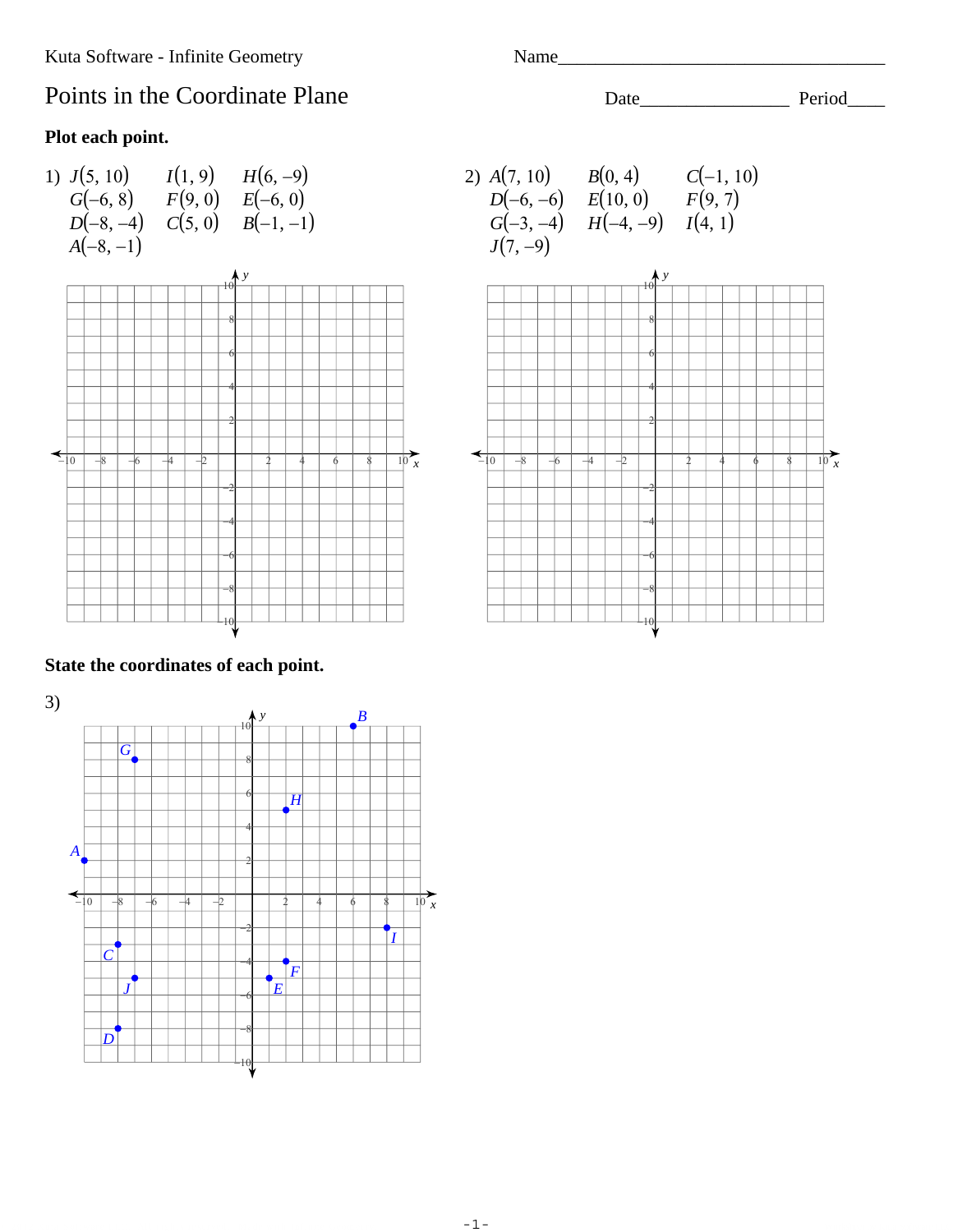

**State the quadrant or axis that each point lies in.**

5)  $L(-2, 1)$   $K(-3, -2)$   $J(3, 1)$  6)  $T(-3, 5)$   $U(1, 0)$   $V(-5, 5)$ 

7) 
$$
S(5, -7)
$$
  $T(7, 2)$   $U(-5, 4)$    
8)  $R(7, 0)$   $Q(8, -1)$   $P(3, 0)$ 

 $\sim$  2012 Kath Software LLC. All rights reserved. Made with Infinite Geometr $\sim$   $-2$   $-$ 

-2-

#### **Critical thinking questions:**

- 9) State the coordinates of the endpoints of a line segment that intersects the *y*-axis.
- 10) State the coordinates of the endpoints of a line segment that is not parallel to either axis, and does not intersect either axis.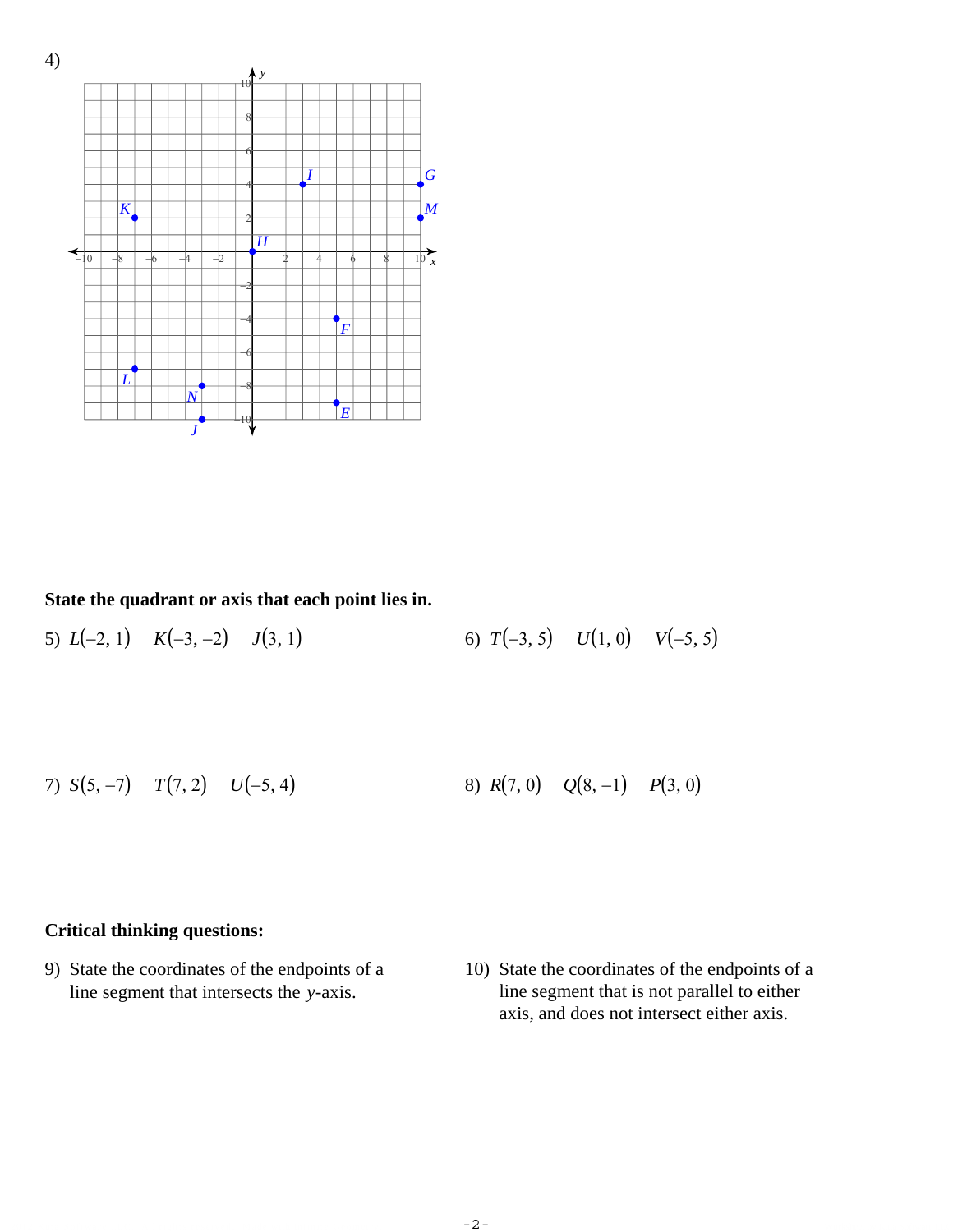Kuta Software - Infinite Algebra 1

# **Solving Proportions**

## Solve each proportion.

1) 
$$
\frac{10}{8} = \frac{n}{10}
$$
 2)  $\frac{7}{5} = \frac{x}{3}$ 

3) 
$$
\frac{9}{6} = \frac{x}{10}
$$
 4)  $\frac{7}{n} = \frac{8}{7}$ 

5) 
$$
\frac{4}{3} = \frac{8}{x}
$$
 6)  $\frac{7}{b+5} = \frac{10}{5}$ 

$$
7) \frac{6}{b-1} = \frac{9}{7}
$$

9) 
$$
\frac{5}{6} = \frac{7n+9}{9}
$$
   
10)  $\frac{4}{9} = \frac{r-3}{6}$ 

 $-1-$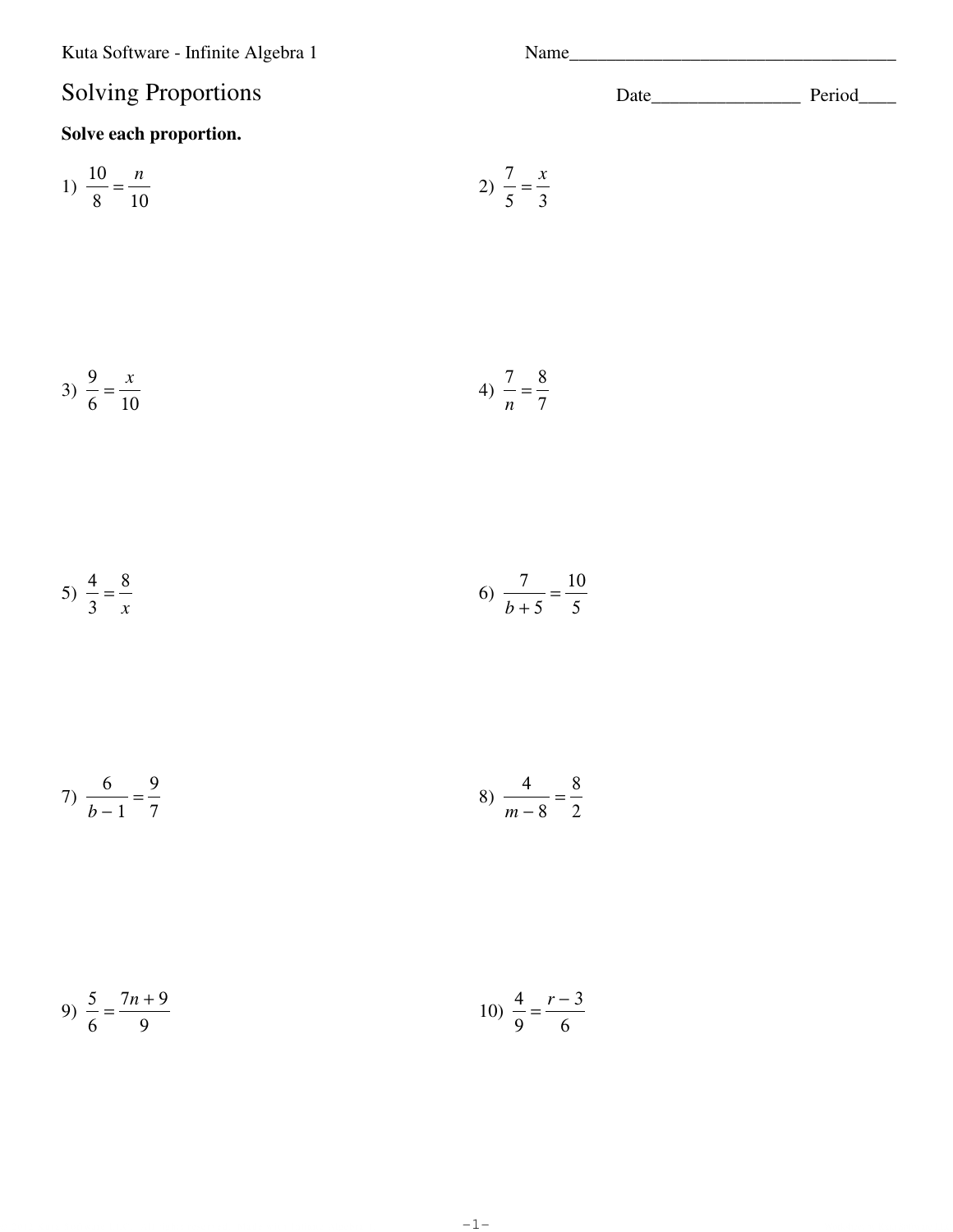11) 
$$
\frac{7}{9} = \frac{b}{b-10}
$$
   
12)  $\frac{9}{k-7} = \frac{6}{k}$ 

13) 
$$
\frac{4}{n+2} = \frac{7}{n}
$$
 14)  $\frac{n}{n-3} = \frac{2}{3}$ 

$$
15) \frac{x-3}{x} = \frac{9}{10}
$$
 
$$
16) \frac{5}{r-9} = \frac{8}{r+5}
$$

17) 
$$
\frac{p+10}{p-7} = \frac{8}{9}
$$
 18)  $\frac{2}{8} = \frac{n+4}{n-4}$ 

19) 
$$
\frac{n-5}{n+8} = \frac{2}{7}
$$
 20) 
$$
\frac{n-6}{n-7} = \frac{9}{2}
$$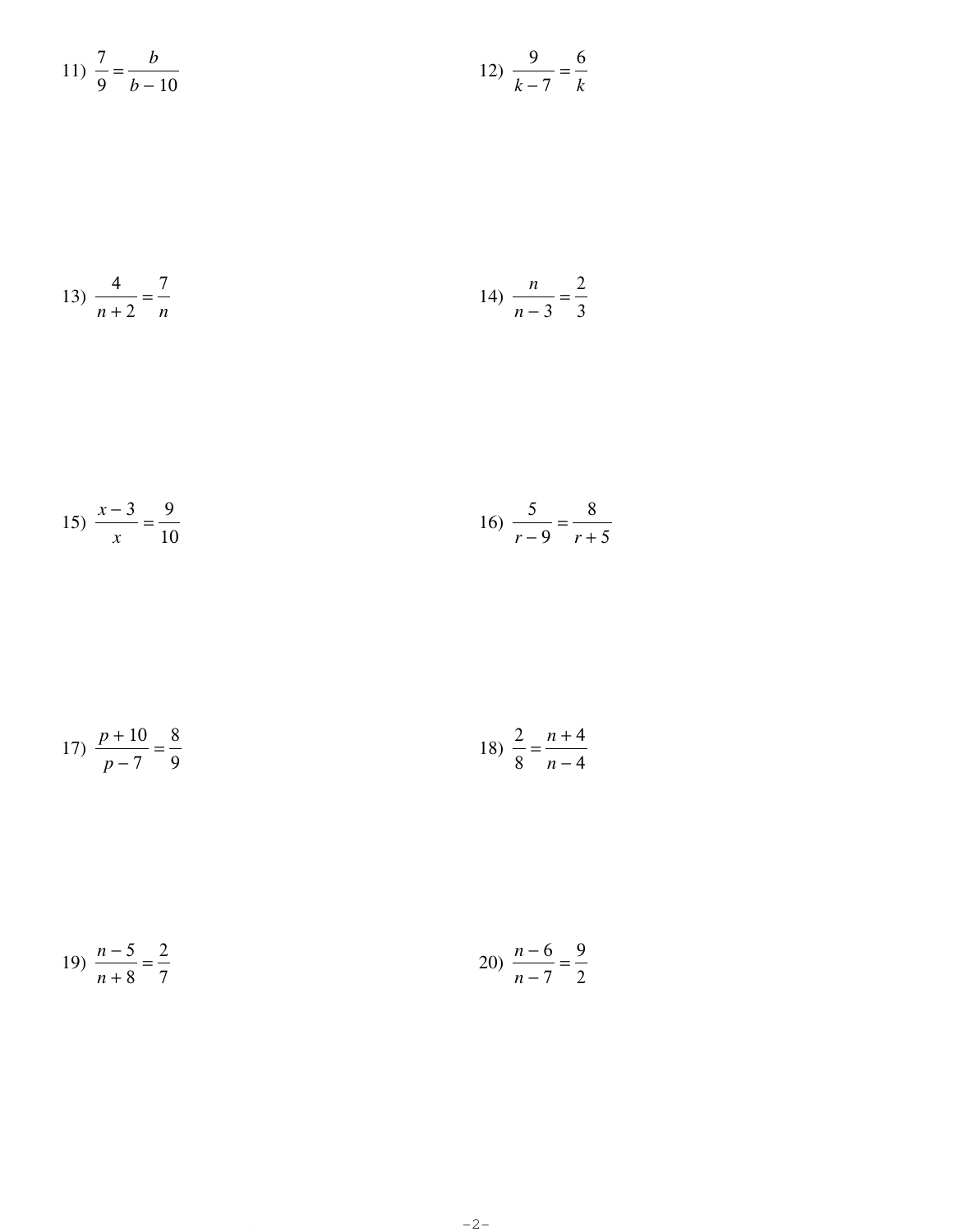Kuta Software - Infinite Pre-Algebra Name\_\_\_\_\_\_\_\_\_\_\_\_\_\_\_\_\_\_\_\_\_\_\_\_\_\_\_\_\_\_\_\_\_\_\_ Proportion Word Problems Date\_\_\_\_\_\_\_\_\_\_\_\_\_\_\_\_ Period\_\_\_\_ **Answer each question and round your answer to the nearest whole number.** 1) If you can buy one can of pineapple chunks for \$2 then how many can you buy with \$10? 2) One jar of crushed ginger costs \$2. How many jars can you buy for \$4?

 $\Theta$  2012 Kuta Software LLC. All rights reserred. Made with Infinite Pre-Algebra.  $-1-$ 

-1-

- 3) One cantaloupe costs \$2. How many cantaloupes can you buy for \$6?
- 4) One package of blueberries costs \$3. How many packages of blueberries can you buy for \$9?

- 5) Shawna reduced the size of a rectangle to a height of 2 in. What is the new width if it was originally 24 in wide and 12 in tall?
- 6) Ming was planning a trip to Western Samoa. Before going, she did some research and learned that the exchange rate is 6 Tala for \$2. How many Tala would she get if she exchanged \$6?

- 7) Jasmine bought 32 kiwi fruit for \$16. How many kiwi can Lisa buy if she has \$4?
- 8) If you can buy four bulbs of elephant garlic for \$8 then how many can you buy with \$32?

- 9) One bunch of seedlees black grapes costs \$2. How many bunches can you buy for \$20?
- 10) The money used in Jordan is called the Dinar. The exchange rate is \$3 to 2 Dinars. Find how many dollars you would receive if you exchanged 22 Dinars.